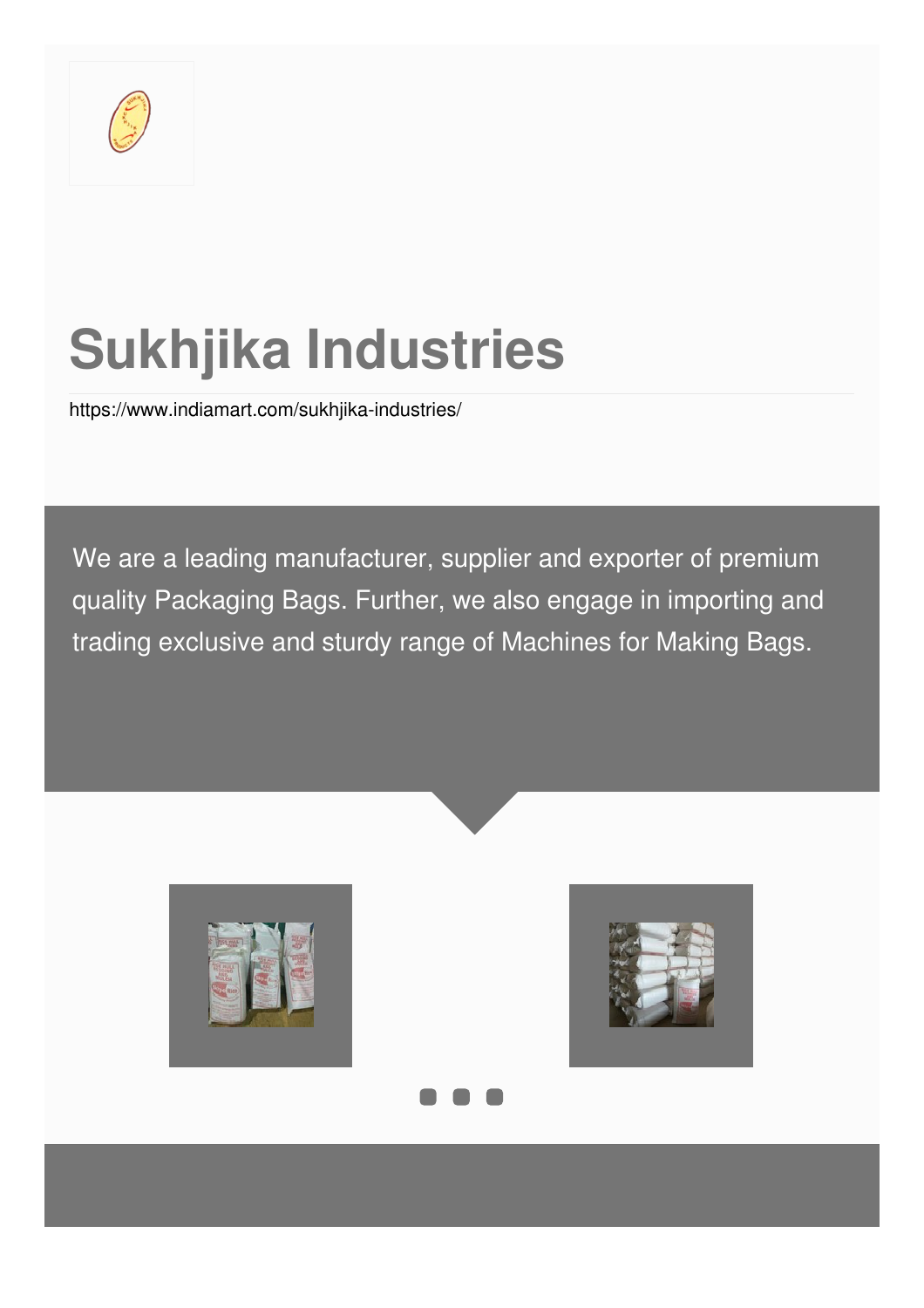### About Us

Established in the **year 1962**, we, **"Sukhjika Industries"**, are one of the leading organizations engaged in manufacturing, supplying and exporting a quality range of **Packaging Bags.** Besides this, we are also known in the industry for importing and trading **Machines for Making Bags.** We procure these machines only from certified and acknowledged vendors of the industry, which helps us ensure products that are in strict conformation with international quality standards. Our entire product line is highly accredited in the market because of its high quality standards. We have been able to make a mark in the industry, owing to our reasonably-priced optimum quality product line, which has helped us garner a huge client base across the **Indian Subcontinent**. Our team of highly qualified and diligent professionals is dedicated towards providing cost-effective products to our customers, within the promised time frame. Further, with the aid of our quality control unit, we are capable of ensuring flawless product range to our clients. **'Mr. Rajesh Kedia'** is our mentor and guide, under whose supervision and able guidance, our organization has been able to make a mark in the industry. His ethical business policies and organization skills have benefited us immensely.

#### **For more information, please visit**

<https://www.indiamart.com/sukhjika-industries/profile.html>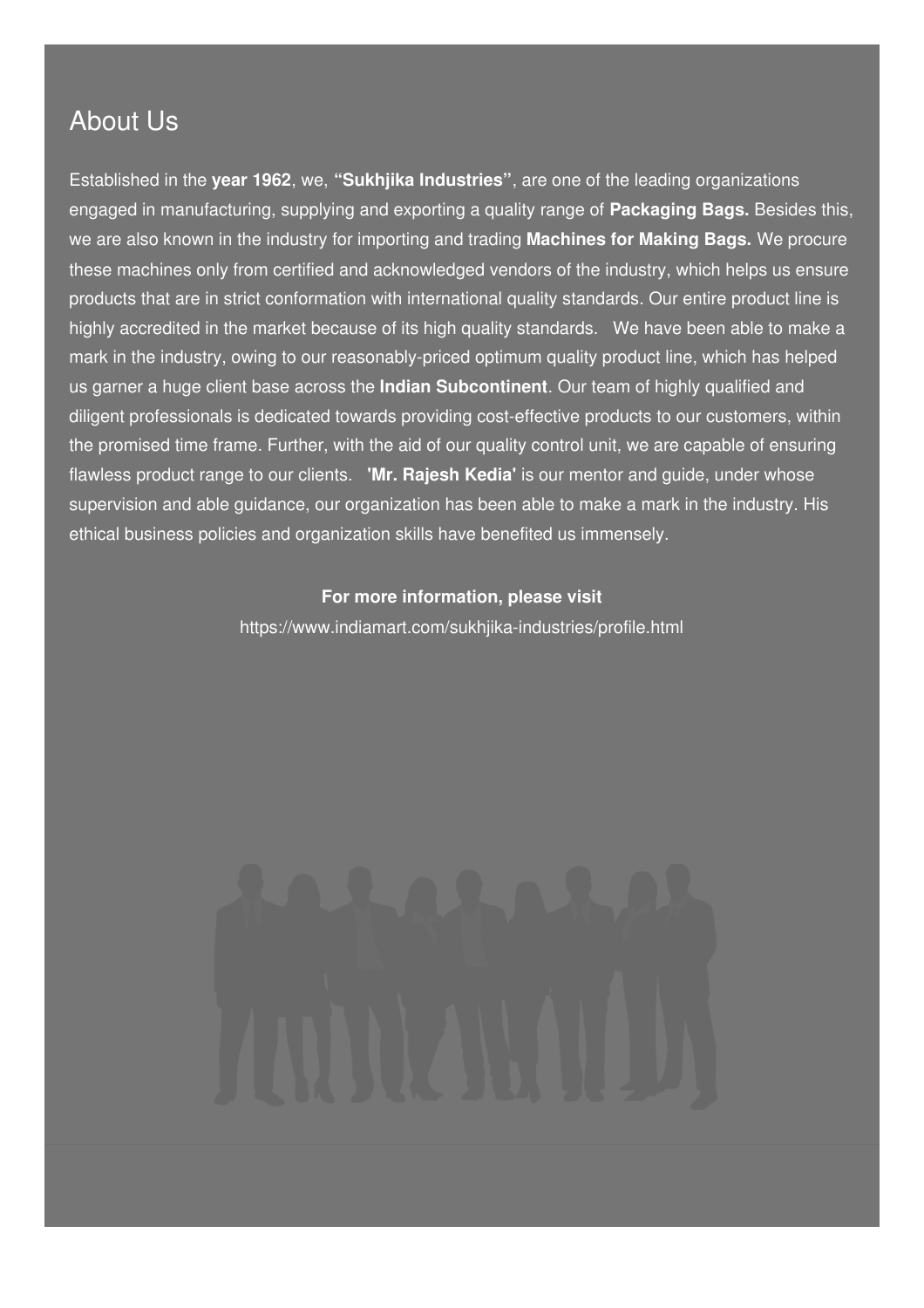#### **NEW ITEMS**



**Rice Husk For Poultry** 



**Rice Husk Bedding Briquettes** 



**Rice Husk** 



**Plywood Printing**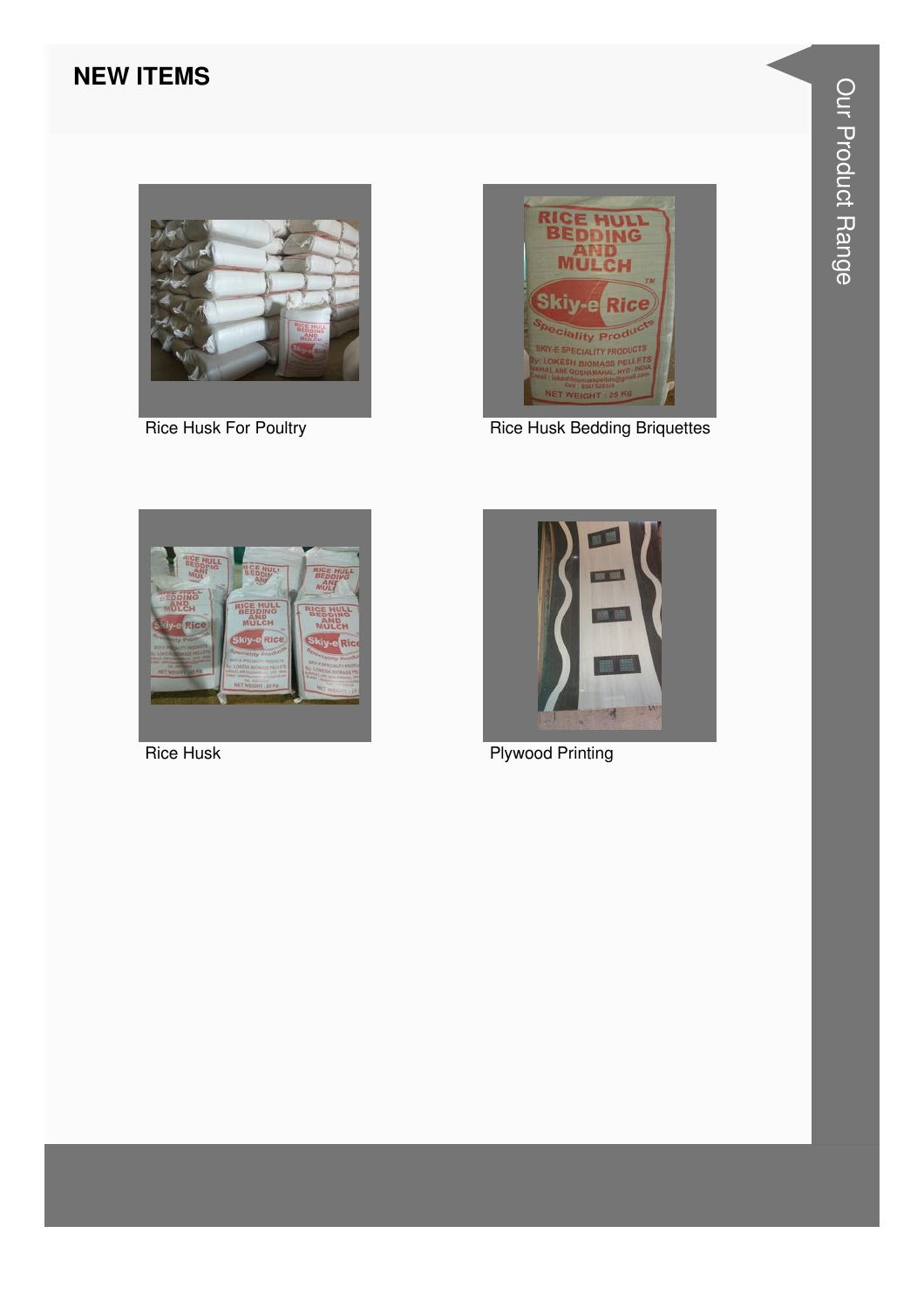## Factsheet

| Year of Establishment            | : 1962           |
|----------------------------------|------------------|
| Nature of Business               | : Manufacturer   |
| <b>Total Number of Employees</b> | : Upto 10 People |